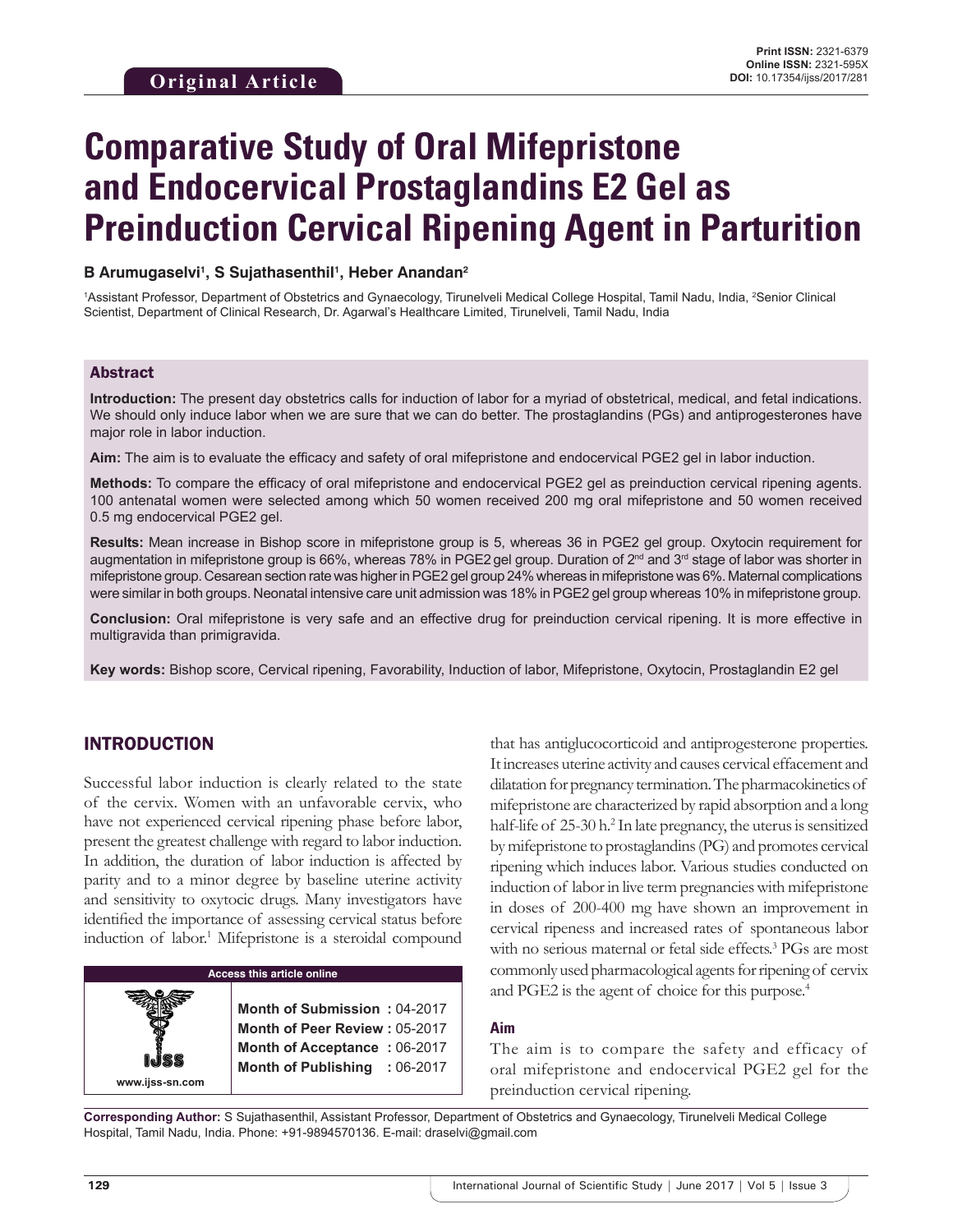## MATERIALS AND METHODS

This comparative study was conducted in Department of Obstetrics and Gynecology at Tirunelveli Medical College Hospital to compare the efficacy of oral mifepristone and endocervical PGE2 gel as preinduction cervical ripening agents in term gestation and prolonged pregnancies and was done in uncomplicated antenatal women who had clear indication for the induction of labor. 100 antenatal women were selected for the study among which 50 women received oral mifepristone 200 mg and 50 women received endocervical PGE2 gel 0.5 mg.

#### **Inclusion Criteria**

Inclusion criteria were singleton pregnancy in cephalic presentation, post-dated uncomplicated pregnancy, term uncomplicated pregnancies with unfavorable cervix (Bishop-score < 4), intrauterine fetal death, congenitally anomalous babies, term or post-term pregnancies with no contraindications for vaginal delivery, no contraindications for PGs or mifepristone, primigravida <35 years and uncomplicated multigravida up to three pregnancies, and intact membranes during the time of induction.

#### **Exclusion Criteria**

Exclusion criteria were premature rupture of membranes, malpresentations, cephalopelvic disproportion, bad obstetric history or history of previous abortions, previous history of cesarean section or any uterine surgery, associated medical complications, multiple pregnancy, elderly primigravida (age >35 years), oligohydramnios, Rh-negative mother, placental complications such as abruption or placenta previa, abnormal fetal heart rate patterns, intrauterine growth retardation, parity >3, active herpes infection, contraindication for PGs, chorioamnionitis, and any febrile morbidity.

On admission, a detailed history and complete general and obstetric examination were carried out. Vaginal examination was done under strict aseptic precautions and the cervical status and fetal station were assessed. Gestational age calculated by Naegele's rule and a routine obstetric scan for fetal maturity and well-being were done. Once the inclusion criteria were fulfilled and cephalopelvic disproportion was ruled out, the patient was prepared and transferred to the labor ward. Indication for induction was noted after reaffirming that there was no contraindication for induction.

Group - 1: 50 pregnant women were given tablet mifepristone 200 mg orally on day 1. They were observed for maternal vitals, uterine activity bleeding or draining pv, and fetal heart rate. After the wait period of 24 h or when the Bishop score was  $\geq$ 6 or when the cervical dilatation

was >2 cm or when the membranes ruptured or when the patient was well in labor whichever is earlier labor was accelerated with oxytocin drip.

Group - 2: 50 pregnant women pregnant were instilled endocervical PGE2 gel 0.5 mg on day 1. They were observed for maternal vitals, uterine activity, bleeding, draining pv, and fetal heart rate. After the wait period of 6 h or when the Bishop score was  $\geq$ 6 or when the cervical dilatation was >2 cm or when the membranes ruptured or when the patient was well in labor whichever is earlier labor was accelerated with oxytocin drip.

Maternal vitals, uterine activity, and fetal heart rate were monitored clinically. Partogram was maintained for all patients and used to record all the clinical events during the course of labor. A watch for the rupture of membranes was done. If membranes not ruptured, ARM was done at 3 cm cervical dilatation. Pre-vaginal examination was done if there was rupture of membranes or once in 2 h in active phase of labor. The pulse rate, blood pressure, temperature, and urine output were recorded. Delivery particulars, duration of each stage of labor, blood loss at the third stage of labor, and baby particulars were recorded. Mother and baby were observed for postnatal complications if any.

Data were analyzed and all the values were expressed as mean ± standard deviation or as percentages. Statistical comparison was performed by Student's paired and unpaired *t*-test and Chi-square test.

## RESULTS

Age and parity distribution of women included in this study were comparable in both mifepristone and PGE2 gel group. All the mothers in both groups had initial Bishop score of 0-3 before preinduction cervical ripening. Mean increase in Bishop score in mifepristone group is 5 whereas 3.6 in PGE2 gel group. *P* value for Bishop score at start is 0.864, which is not significant. *P* value for Bishop score at augmentation is 0.001, which is significant. *P* value for Bishop score difference is 0.000, which is significant (Figure 1).

In the mifepristone group, among the six primigravida who were not in need of oxytocin augmentation 4 (8%) had vaginal delivery within 24 h of oral mifepristone administration. Shortest drug administration to delivery interval was 12 h and 5 min. Among the 11 multigravida who were not in need of oxytocin augmentation in the mifepristone group, 9 (18%) had vaginal delivery with in 24 h of oral mifepristone, of which 4 (8%) had delivery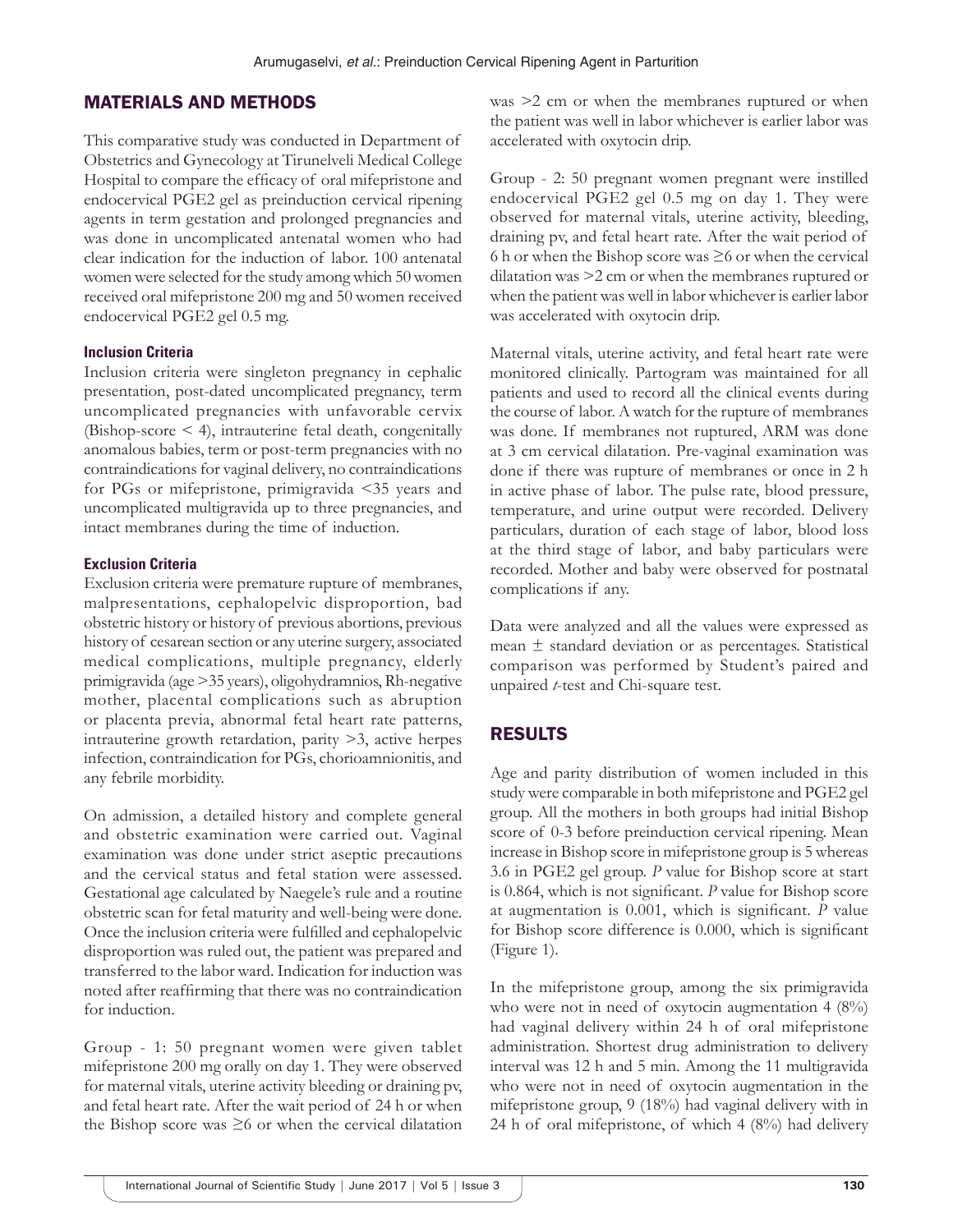within 10 h. Shortest drug administration to delivery interval was 5 h 54 min.

Whereas in PGE2 gel group, 11 antenatal women that include 8 primigravida and 3 multigravida who were not in need of oxytocin augmentation were those delivered by cesarean section. In other words, in PGE2 gel group, all women who had vaginal delivery were in need of oxytocin augmentation (Figure 2).

Duration of 2nd and 3rd stage of labor was shorter in mifepristone group with statistical significance. Duration of 1st stage was shorter in PGE2 gel group which is not statistically significant. Drug administration to delivery interval was shorter with PGE2 gel group with statistical significance. Statistically significant was shorter duration of 1<sup>st</sup> and 3<sup>rd</sup> stage of labor in multigravida in mifepristone group whereas no statistical difference in duration of labor among primigravida and multigravida in PGE2 gel group (Table 1).

Cesarean section rate was higher in PGE2 gel group which was 24% when compared to mifepristone group in which it was 12%. Mean blood loss in mifepristone group was less when compared to PGE2 gel group. In PGE2 gel group 1 (2%), primigravida had atonic PPH - blood loss of 1250 ml which was controlled with uterotonics. Maternal complications were similar in both groups (Table 2).

Neonatal intensive care unit admission was 18% in PGE2 gel as compared to 10% in mifepristone group. In PGE2 gel group, one neonate was admitted for low birthweight. Apgar score at 1 min and 5 min were similar in both groups.

| Table 1: Distribution of duration of labor |           |                  |          |  |
|--------------------------------------------|-----------|------------------|----------|--|
| <b>Duration of labor</b>                   | Group     | <b>Mean±SD</b>   | P value  |  |
| Duration of 1 <sup>st</sup> stage (h)      | Group - 1 | 6.8867±2.12457   | 0.951    |  |
|                                            | Group - 2 | 6.8618±1.41495   |          |  |
| Duration of 2 <sup>nd</sup> stage (min)    | Group - 1 | 22.4222±5.19829  | 0.001    |  |
|                                            | Group - 2 | 26.9474±6.40501  |          |  |
| Duration of 3 <sup>rd</sup> stage (min)    | Group - 1 | 4.0659±1.20309   | < 0.0001 |  |
|                                            | Group - 2 | 5.4408±1.30596   |          |  |
| DD interval                                | Group - 1 | 18.7341±10.04693 | < 0.0001 |  |
|                                            | Group - 2 | 11.4784±3.85563  |          |  |

SD: Standard deviation

#### **Table 2: Distribution of mode of delivery**



**Figure 1: Distribution of Bishop score**



**Figure 2: Augmentation with oxytocin**



**Figure 3: Distribution of neonatal complications**

| Table 2: Distribution of mode of delivery |                           |        |                 |         |         |              |
|-------------------------------------------|---------------------------|--------|-----------------|---------|---------|--------------|
| <b>Mode of delivery</b>                   | Group - $1$ $\frac{9}{6}$ |        | Group $- 2$ (%) |         |         |              |
|                                           | Primi                     | Multi  | Total           | Primi   | Multi   | <b>Total</b> |
| Labor natural                             | 22(44)                    | 21(42) | 43 (86)         | 18 (36) | 18 (36) | 36 (72)      |
| Outlet forceps delivery                   | 1 (2)                     |        | 1(2)            |         | 1(2)    | 1(2)         |
| <b>LSCS</b>                               | 3(6)                      | 3(6)   | 6(12)           | 9(18)   | 3(6)    | 12(24)       |
| Spontaneous expulsion of fetus            | $\overline{\phantom{0}}$  |        |                 | 1(2)    |         | 1(2)         |
| Total                                     | 26(52)                    | 24(48) | 50 (100)        | 27(54)  | 23(46)  | 50 (100)     |

LSCS: Lower segment cesarean section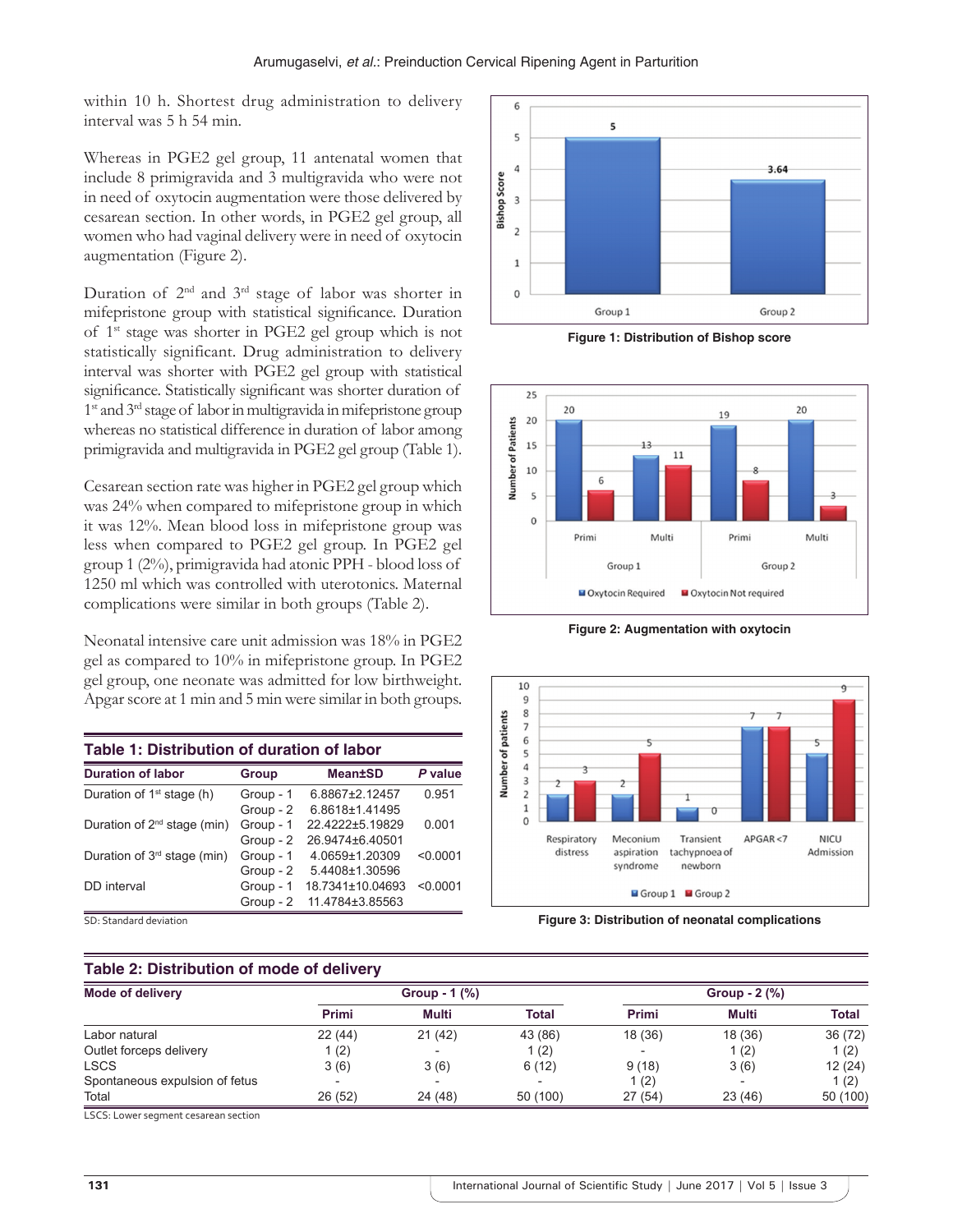| Table 3: Comparison of dosage schedule |            |                                                                                                                                                         |                  |                    |
|----------------------------------------|------------|---------------------------------------------------------------------------------------------------------------------------------------------------------|------------------|--------------------|
| <b>Study</b>                           | Year       | Dosage schedule                                                                                                                                         | <b>Control</b>   | <b>Wait period</b> |
| Wing et al. <sup>5</sup>               | 2002 (180) | 200 mg of mifepristone oral dose followed by intravaginal misoprostol 25 micrograms<br>every 4 <sup>th</sup> hourly or IV oxytocin <sup>5</sup>         | Placebo          | 24 h               |
| Li et al. $6$                          | 1996       | 150 or 200 mg mifepristone in the 1 <sup>st</sup> 2 or 3 days and on the 4 <sup>th</sup> day misoprostol was<br>added successively in 100-300 mg dosage |                  | 3 days             |
| Su et al. $7$                          | 1996 (124) | 50 mg mifepristone 12 <sup>th</sup> hourly for 2 days followed by PG or oxytocin                                                                        |                  | 48 h               |
| Frydam et al. <sup>8</sup>             | 1992 (120) | 200 mg mifepristone on days 1 and 2 followed by augmentation with PG on day 4                                                                           | Placebo          | 4 days             |
| This study                             | 2010       | 200 mg mifepristone as a single oral dose                                                                                                               | PGE <sub>2</sub> | 24 h               |
| --- - -                                |            |                                                                                                                                                         |                  |                    |

PGE2: Prostaglandin E2

7 (14%) neonates in each group had Apgar score <7 at 5 min following birth (Figure 3).

#### **DISCUSSION**

In this study, mifepristone given as 200 mg single dose orally and observation period of 24 h similar to the Wing *et al.,*<sup>5</sup> in which mifepristone was compared with placebo whereas PGE2 gel in this study (Table 3).

In this study, 66% required oxytocin; this was consistent with prior studies. In our study, mean duration of the  $1<sup>st</sup> stage was < 8 h and 2<sup>nd</sup> stage duration was < 30 min.$ These results were consistent with the World Health Organization standards. In this study, 36 (72%) women, 32% primigravida and 40% multigravida, delivered vaginally within 24 h and totally 44 (88%) women, 46% primigravida and 42% multigravida, delivered vaginally within 48 h which was consistent with Wing *et al.* study (Table 4).<sup>5</sup>

In our study, vaginal delivery rate was 88% (46% primigravida and 42% multigravida) the results were consistent with above-mentioned studies. In this study, the success of induction was vaginal delivery within 48 h. Success rate was 88% which was consistent with 87.5% success rate in Wing *et al.* study (Table 5).<sup>5</sup>

In our study, success of induction in relation to change to favorable Bishop score of 6 or more was seen in 90% (42% in primigravida and 48% in multigravida) which was consistent with Wing *et al.* and Frydman *et al.* study.5,8

In this study, failed induction in terms of cesarean section or vaginal delivery after 48 h of ripening was seen in 12% among which one primigravida underwent cesarean section for failed induction. These results were consistent with Giacalone et al.<sup>9</sup> study and Wing et al. study in which failed induction rate was 9.2%.

#### **CONCLUSION**

This study reveals that oral mifepristone is very safe and an effective drug for preinduction cervical ripening. It has an

## **Table 4: Comparison of need of augmentation**

| <b>Study</b>               | Year | Need for augmentation (%) |  |
|----------------------------|------|---------------------------|--|
| Wing et al. <sup>5</sup>   | 2002 | 67                        |  |
| Li et al. $6$              | 1996 | 80                        |  |
| Su et al. <sup>7</sup>     | 1996 | Decreased                 |  |
| Frydam et al. <sup>8</sup> | 1992 | Decreased                 |  |
| This study                 | 2010 | 66                        |  |

#### **Table 5: Comparison of incidence of vaginal delivery**

| <b>Study</b>             | Year | Incidence of vaginal delivery      |
|--------------------------|------|------------------------------------|
| Wing et al. <sup>5</sup> | 2002 | 87.5                               |
| Li et al. $6$            | 1996 | 80.88                              |
| Su et al. <sup>7</sup>   | 1996 | 22.58 (vs. 4.84% of control group) |
| This study               | 2010 | 88                                 |

added advantage of ease of administration, better patient compliance and acceptance, reduced oxytocin requirement, shorter duration of  $2<sup>nd</sup>$ ,  $3<sup>rd</sup>$  stages of labor, and less blood loss with an overall success rate of 88%. The drug has no untoward side effects on uterine contraction and no major maternal complications. This drug has safe nenatal outcome. This drug is more effective in multigravida when compared to primigravida. Hence, mifepristone offers advantages over PGE2 gel which is currently used for preinduction cervical ripening. Mifepristone is administered orally which is very convenient and antenatal mothers can be ambulant when compared to cumbersome PGE2 gel administration which has to be instilled endocervically with strict asepsis by technically skilled personnel and needs observation in the left lateral position.

## REFERENCES

- 1. Calkins LA, Irvine JH, Horsley GW. Variation in the length of labor. Am J Obstet Gynecol 1930;19:294-7.
- 2. Heikinheimo O, Kekkonen R, Lähteenmäki P. The pharmacokinetics of mifepristone in humans reveal insights into differential mechanisms of antiprogestin action. Contraception 2003;68:421-6.
- 3. Clark K, Ji H, Feltovich H, Janowski J, Carroll C, Chien EK. Mifepristoneinduced cervical ripening: Structural, biomechanical, and molecular events. Am J Obstet Gynecol 2006;194:1391-8.
- 4. Asaf KH, Yusuf AW, Rauf S, Raza S. Induction with prostaglandin E2 vaginal pessaries; a success. Pak J Obstet Gynaecol 1998;11:45-9.
- 5. Wing DA, Michael JF, Daniel RM. Mifepristone for pre induction cervical